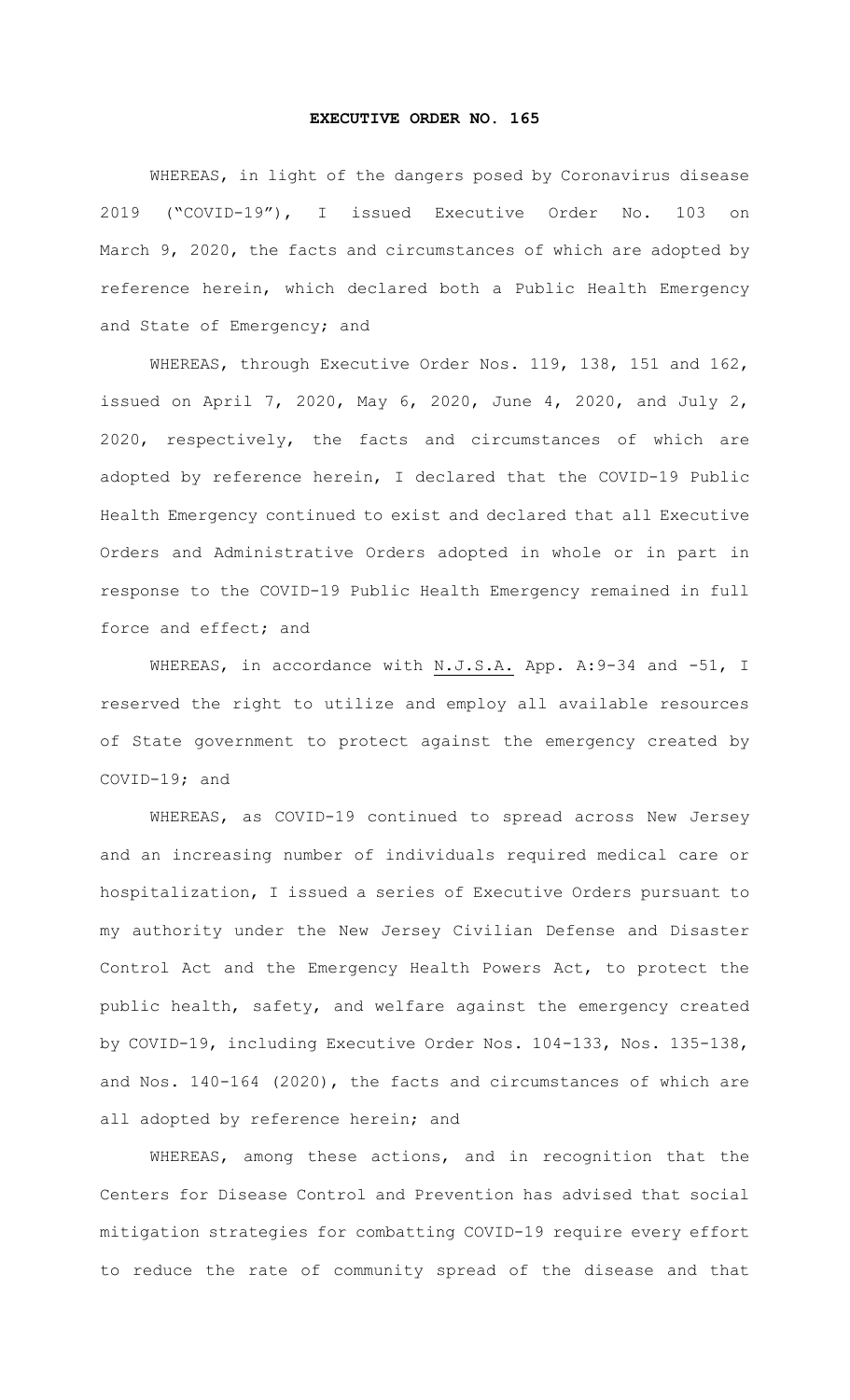COVID-19 spreads most frequently through person-to-person contact when individuals are within six feet or less of one another, I issued Executive Order No. 107 (2020) to order steps to mitigate community spread of COVID-19; and

WHEREAS, in response to the current emergency, I issued Executive Order No. 125 on April 11, 2020 that addressed a variety of requirements that the following entities had to implement in order to protect the workers and customers using public transit during the COVID-19 State of Emergency: NJ TRANSIT (defined collectively as New Jersey Transit Corporation, NJ TRANSIT Rail Operations, Inc., NJ TRANSIT Bus Operations, Inc., NJ TRANSIT Mercer, Inc., and NJ TRANSIT Morris, Inc.), the private carriers that NJ TRANSIT has entered into contracts with for the provision of bus and light rail service (hereinafter referred to collectively as "Private Carriers"), the private carriers that NJ TRANSIT has not entered into contracts with and that run their own individual lines of intrastate service in New Jersey as well as interstate service to New York and Pennsylvania (hereinafter referred to collectively as "Unaffiliated Private Carriers"), and the private carriers that NJ TRANSIT has entered into contracts with for the provision of Access Link paratransit services (hereinafter referred to as "Paratransit Private Carriers"); and

WHEREAS, within the State of New Jersey there are numerous entities that provide transportation services, directly or through a third party, to workers or employees to get to, return from, or move within or among work sites that are not otherwise available to the general public (hereinafter referred to as "Employer Provided Transportation Services"); and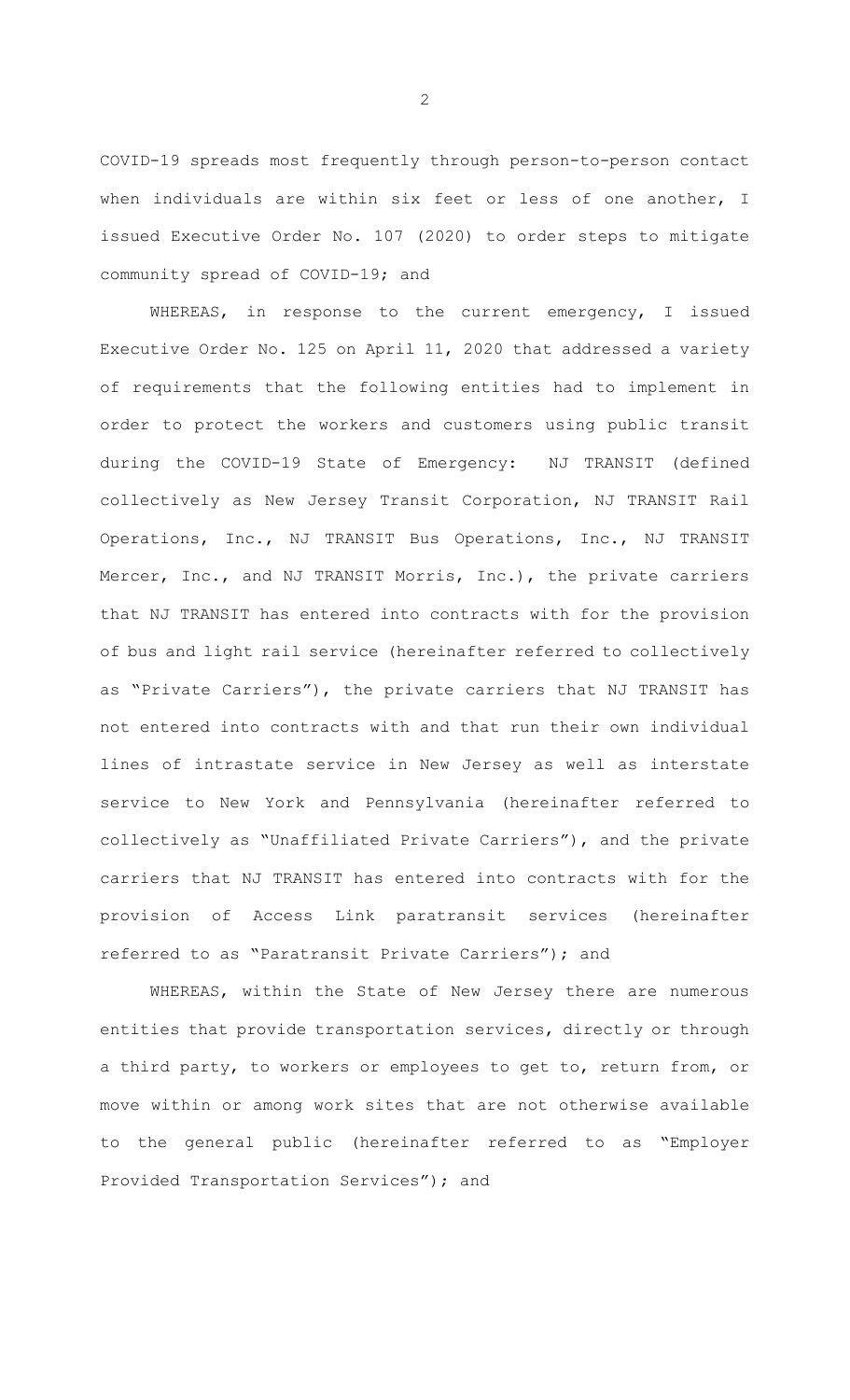WHEREAS, given the decrease in the rate of reported new cases of COVID-19 in New Jersey, including a reduction in the total number of individuals being admitted to hospitals for COVID-19, and in the rate of reproduction for COVID-19 infections in New Jersey, the State can take steps and has taken steps to lift certain restrictions that were designed to limit person-to-person contact; and

WHEREAS, even as the rate of reported new cases of COVID-19 decreases, the ongoing risks presented by COVID-19 mean that many of the State's current measures must remain in place, both to reduce additional new infections and to save lives; and

WHEREAS, after consultation with officials from the Department of Health ("DOH"), I announced a multi-stage New Jersey's Road Back Plan for the methodical and strategic reopening of businesses and activities based on scientific data and metrics concerning the level of disease transmission risk and essential classification; and

WHEREAS, the State is in the second phase of the reopening process and has begun to relax restrictions on activities where appropriately safeguarded; and

WHEREAS, NJ TRANSIT has instituted enhanced cleaning efforts for vehicles across all its modes of transportation, including disinfecting vehicles every 24 hours, hard surface cleaning and disinfecting including handholds, arm rests, seating areas, and restrooms; and

WHEREAS, NJ TRANSIT has instituted enhanced cleaning regimens in stations including additional disinfecting of frequent customer touchpoints like ticket vending machines, handrails, and door handles; and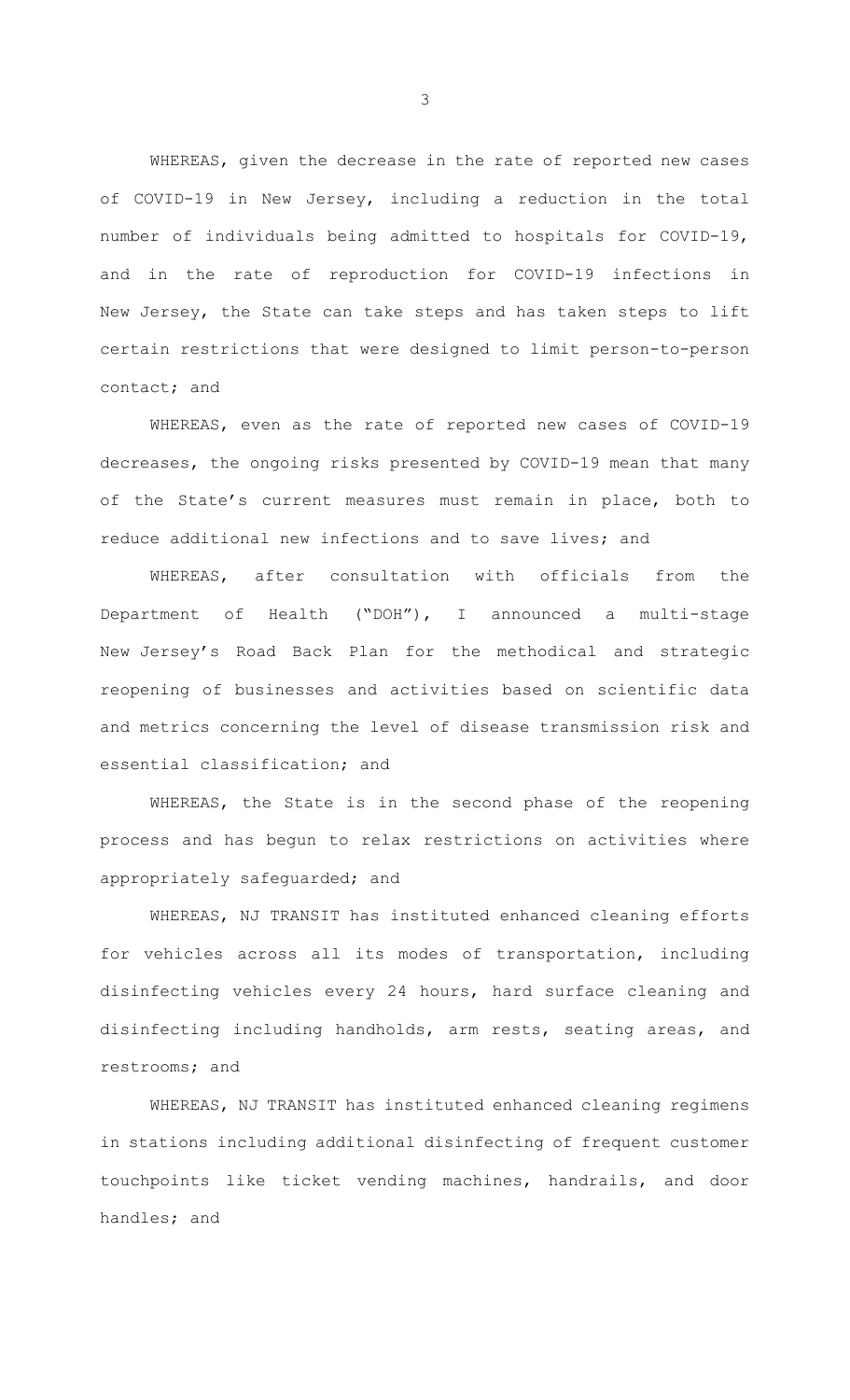WHEREAS, as an added precautionary measure to protect bus operators and customers, NJ TRANSIT and Private Carriers previously implemented rear-door boarding on all bus routes where rear-boarding is available, and seats near the bus operator have also been taken out of service to allow for proper social distancing for the operator; and

WHEREAS, NJ TRANSIT bus operations is actively investigating and implementing the installation of physical barriers between operators and passengers to ensure adequate protections for its bus operators; and

WHEREAS, in accordance with the stay at home provisions of Paragraph 2 of Executive Order No. 107 (2020), which has since been rescinded by Paragraph 11 of Executive Order No. 153 (2020), NJ TRANSIT had issued customer advisories noting initially that travel across all of its modes of transportation should be limited to essential personnel who did not have any other feasible means of transportation; and

WHEREAS, following the announcement of New Jersey's Road Back Plan, NJ TRANSIT issued guidelines on June 16, 2020 entitled "Ride to Recovery", which indicated that travel on the NJ TRANSIT system is encouraged only for those who cannot work from home; and

WHEREAS, NJ TRANSIT, Private Carriers, and Unaffiliated Private Carriers have adjusted the weekday rail, bus, and light rail service to full weekday regular service schedules to accommodate increasing volume of travel with NJ TRANSIT bus service resuming full weekday schedule on June 8, 2020, NJ TRANSIT rail and light rail service resuming full weekday schedule on July 6, 2020, and Private Carrier and Unaffiliated Private Carriers gradually resuming pre-COVID service schedules based on customer demand; and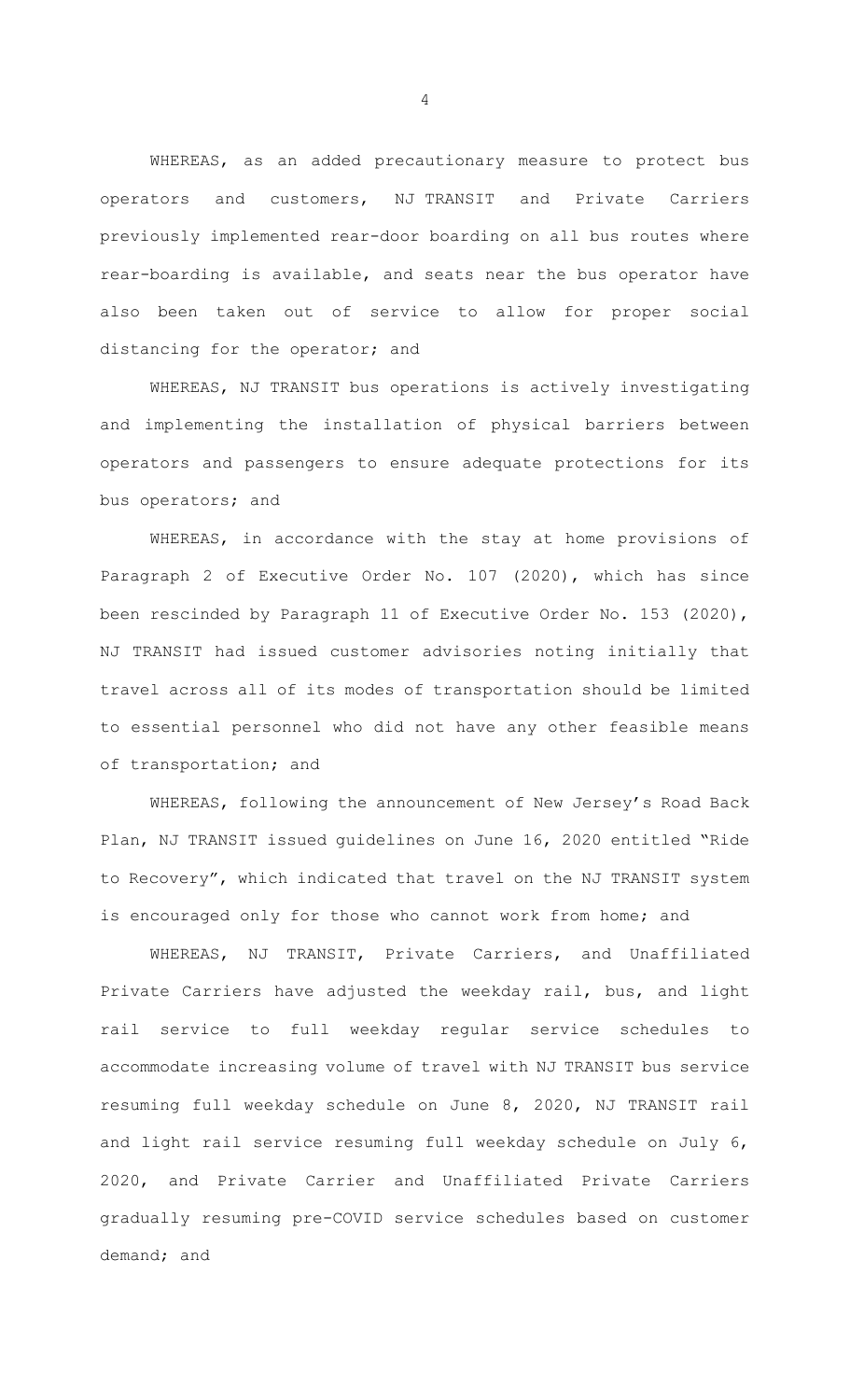WHEREAS, in the three months since Executive Order No. 125 (2020) was signed, the number of new cases has continued to decrease, and there has been a continued decline in COVID-19 related hospitalizations, ICU admissions, and ventilator usage; and

WHEREAS, in light of this continued progress and the continued reopening of New Jersey in accordance with the Road Back Plan, it is appropriate to revise certain provisions of Executive Order No. 125 (2020) applying to NJ TRANSIT, Private Carriers, Unaffiliated Private Carriers, and Paratransit Private Carriers, and to also include provisions applying to Employer Provided Transportation Services, and to continue to do so in a gradual way, so that the State can continue to assess the progress of new COVID-19 cases and hospitalizations, and to monitor the rate of reproduction and the percentage of COVID-19 tests that yield positive results, relative to the new limits, and thereby avoid the spread of COVID-19 being identified in other parts of the country; and

WHEREAS, it is also appropriate to continue to impose specific mitigation requirements on NJ TRANSIT, Private Carriers, Unaffiliated Private Carriers, Paratransit Private Carriers, and Employer Provided Transportation Services to continue to protect workers and members of the public who cannot work from home and thus must be able to report to work, while also preventing increased spread of COVID-19; and

WHEREAS, even as the State began to permit businesses to reopen indoor premises to the public, the State required all individuals to wear face coverings inside those premises, because face coverings have been demonstrated to significantly reduce the risk of COVID-19 transmission from person-to-person contact, and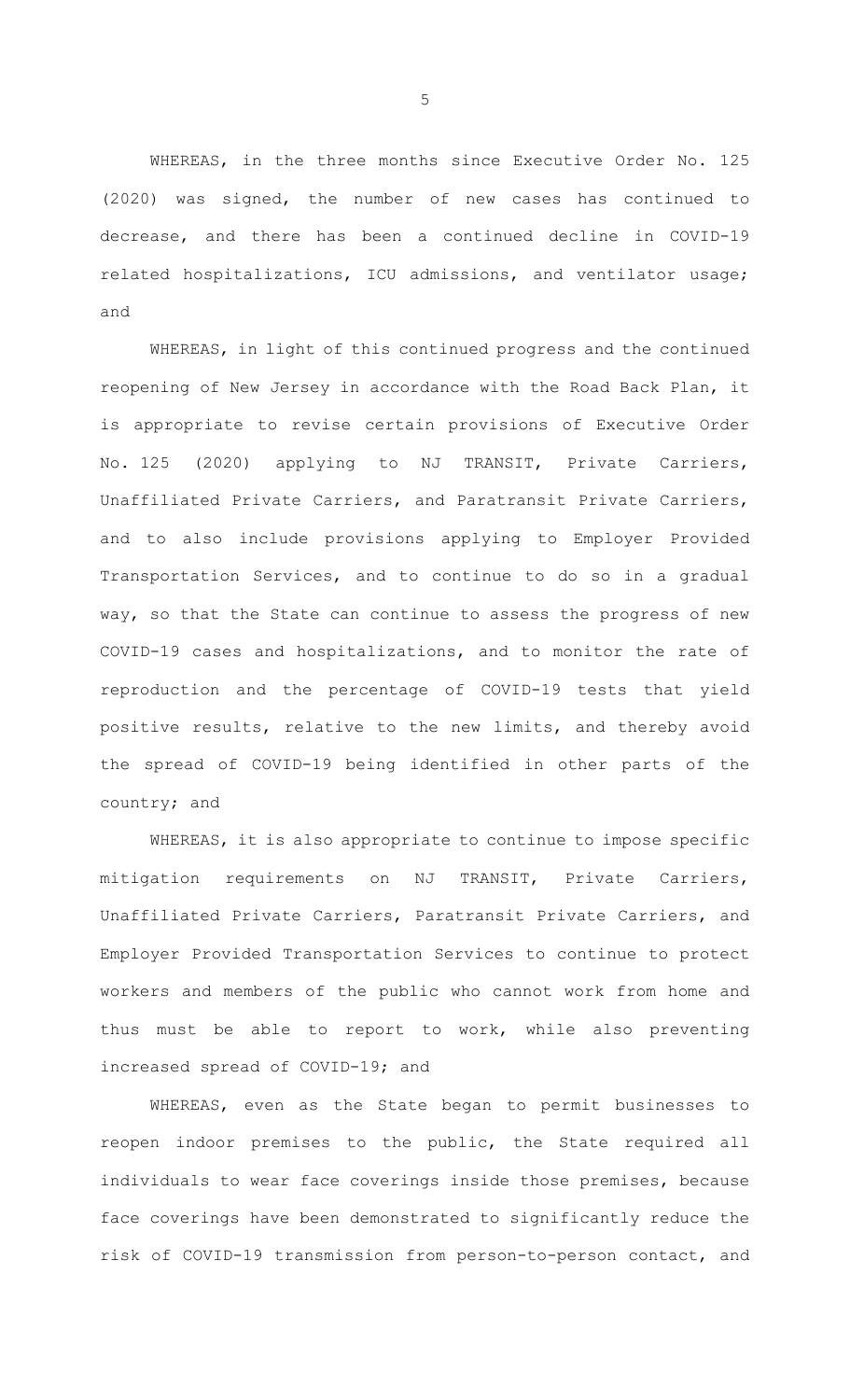therefore are particularly necessary in high-risk indoor environments; and

WHEREAS, face coverings have been consistently required in indoor areas of retail businesses, recreational and entertainment businesses, personal care service facilities, and mass transit, among other contexts, reflecting the State's judgment that face coverings are needed to prevent the spread of COVID-19 in indoor areas; and

WHEREAS, the Constitution and statutes of the State of New Jersey, particularly the provisions of N.J.S.A. 26:13-1 et seq., N.J.S.A. App. A: 9-33 et seq., N.J.S.A. 38A:3-6.1, and N.J.S.A. 38A:2-4 and all amendments and supplements thereto, confer upon the Governor of the State of New Jersey certain emergency powers, which I have invoked;

 NOW, THEREFORE, I, PHILIP D. MURPHY, Governor of the State of New Jersey, by virtue of the authority vested in me by the Constitution and by the Statutes of this State, do hereby ORDER and DIRECT:

1. NJ TRANSIT may open their trains, buses, and light rail vehicles to the stated maximum seated capacity, in accordance with any guidelines instituted by NJ TRANSIT operational divisions, provided that NJ TRANSIT adopts policies that include, at minimum, the following requirements:

- a. NJ TRANSIT shall continue to require infection control practices, such as coughing and sneezing etiquette, and proper tissue usage and disposal;
- b. NJ TRANSIT shall continue to arrange for contactless pay options across all modes of transportation wherever feasible. Such policies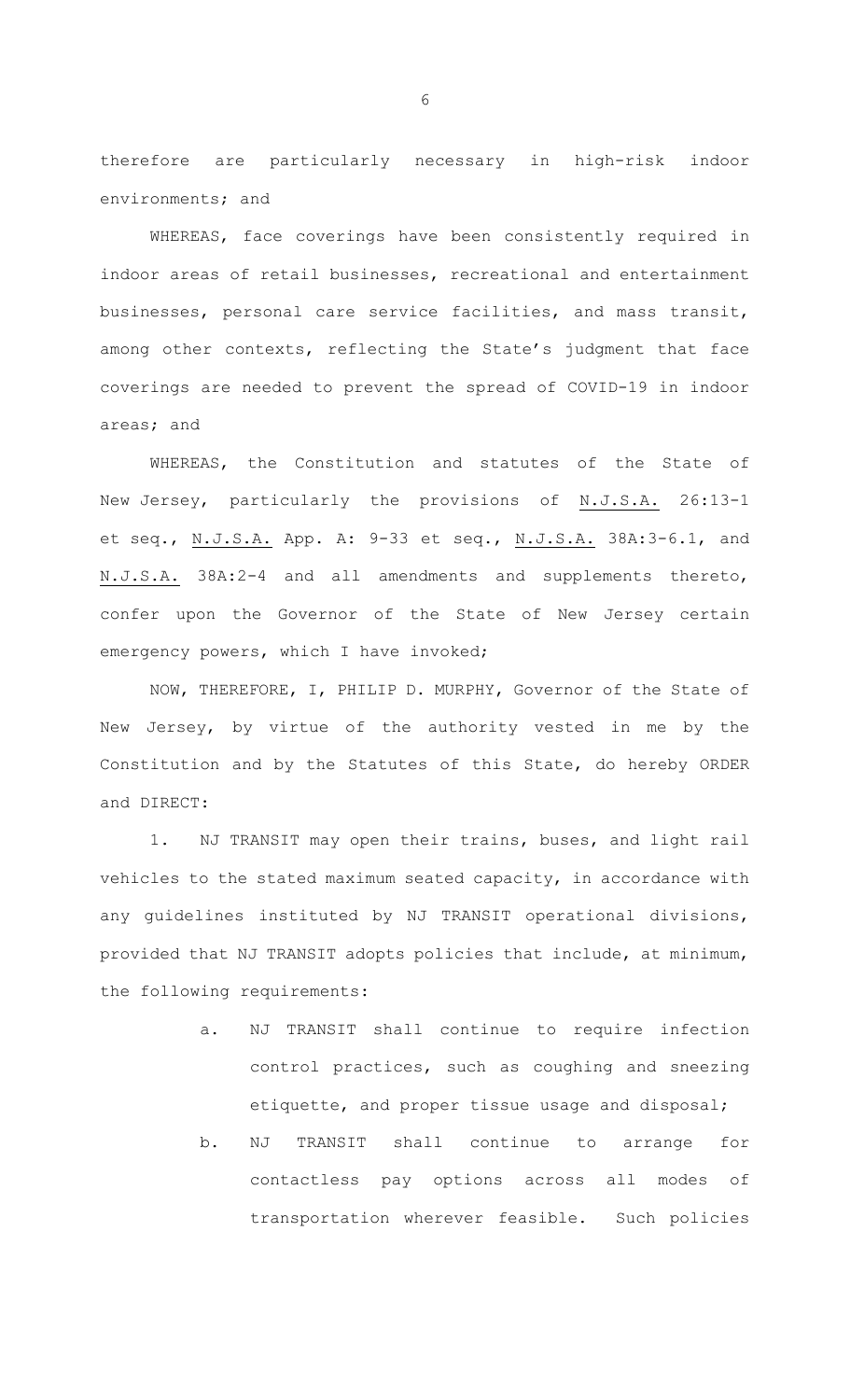shall, wherever possible, consider populations that do not have access to internet service;

- c. To the extent physical barriers, such as a shield guard, cannot be installed that protect bus operators from interaction with customers, NJ TRANSIT shall continue to arrange for back door entry on buses wherever feasible, and take seats out of service near the bus operator to allow for proper social distancing from the bus operator wherever feasible;
- d. NJ TRANSIT shall continue to require frequent sanitization of high-touch areas in stations, like restrooms, waiting areas, credit card machines, and keypads;
- e. NJ TRANSIT shall continue to place conspicuous signage at stations and throughout train cars, buses, and light rail vehicles, if applicable, alerting workers and customers to the need for social distancing;
- f. NJ TRANSIT shall continue to require workers and customers to wear cloth face coverings while on trains, buses, and light rail vehicles except where doing so would inhibit that individual's health or where the individual is under two years of age, and require workers to wear gloves when in contact with customers. NJ TRANSIT must provide, at its expense, such face coverings and gloves for their workers, to the extent supplies are available. If a customer refuses to wear a cloth face covering for non-medical reasons, then NJ TRANSIT workers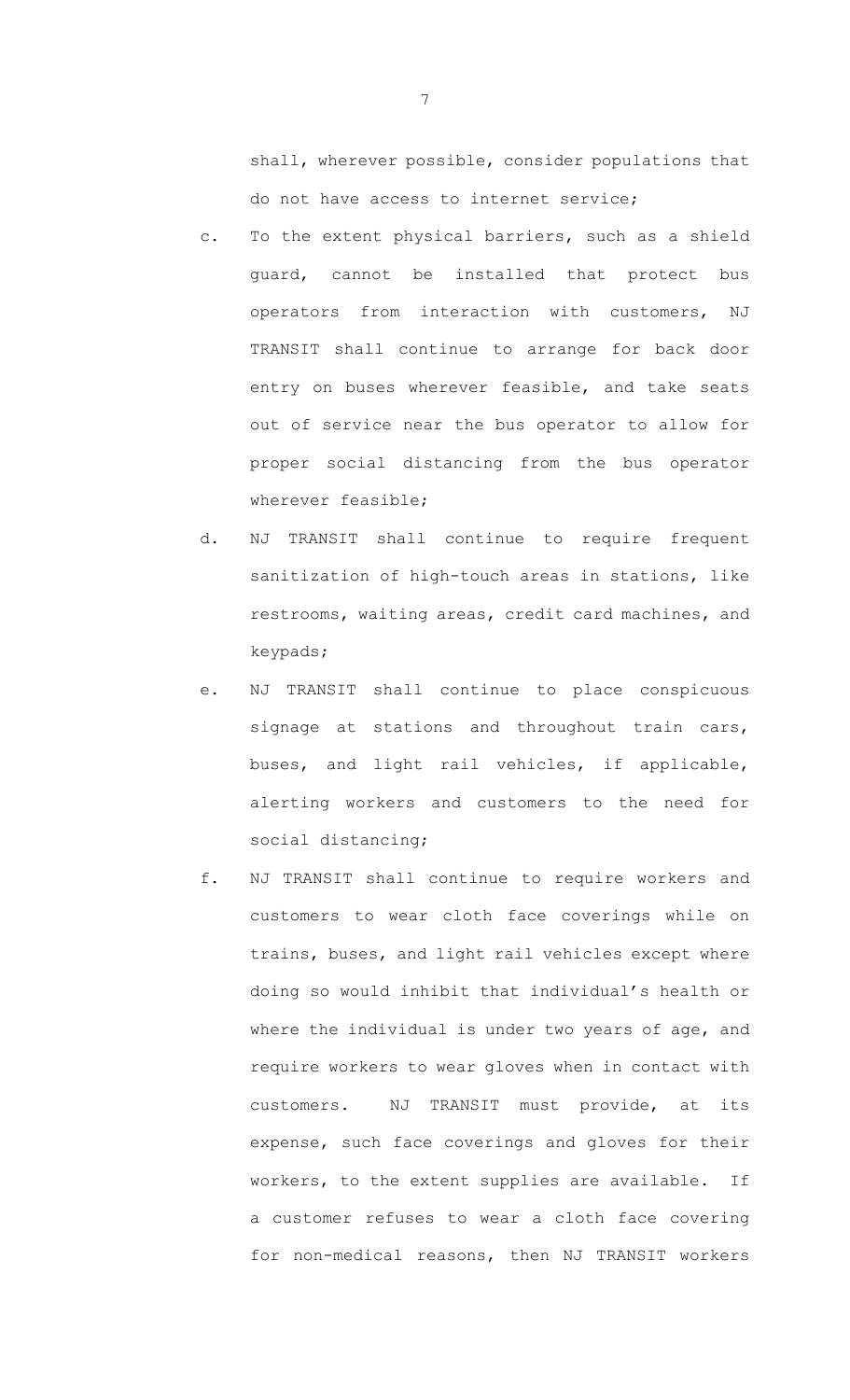may decline entry to the individual, in accordance with any guidelines instituted by NJ TRANSIT operational divisions. Nothing in the stated policy should prevent workers or customers from wearing a surgical-grade mask or other more protective face covering if the individual is already in possession of such equipment, or if NJ TRANSIT is otherwise required to provide such worker with more protective equipment due to the nature of the work involved. Where an individual declines to wear a face covering on a train, bus, or light rail vehicle due to a medical condition that inhibits such usage, neither NJ TRANSIT nor its workers shall require the individual to produce medical documentation verifying the stated condition;

g. In accordance with Paragraph 3 of Executive Order No. 163 (2020), require workers and customers to wear cloth face coverings while in the indoor portion of any stations, facilities, or premises owned or operated by NJ TRANSIT, except where doing so would inhibit that individual's health or where the individual is under two years of age. If a customer refuses to wear a cloth face covering for non-medical reasons, then NJ TRANSIT workers may decline entry to the individual, in accordance with any guidelines instituted by NJ TRANSIT operational divisions. Nothing in the stated policy should prevent workers or customers from wearing a surgical-grade mask or other more protective face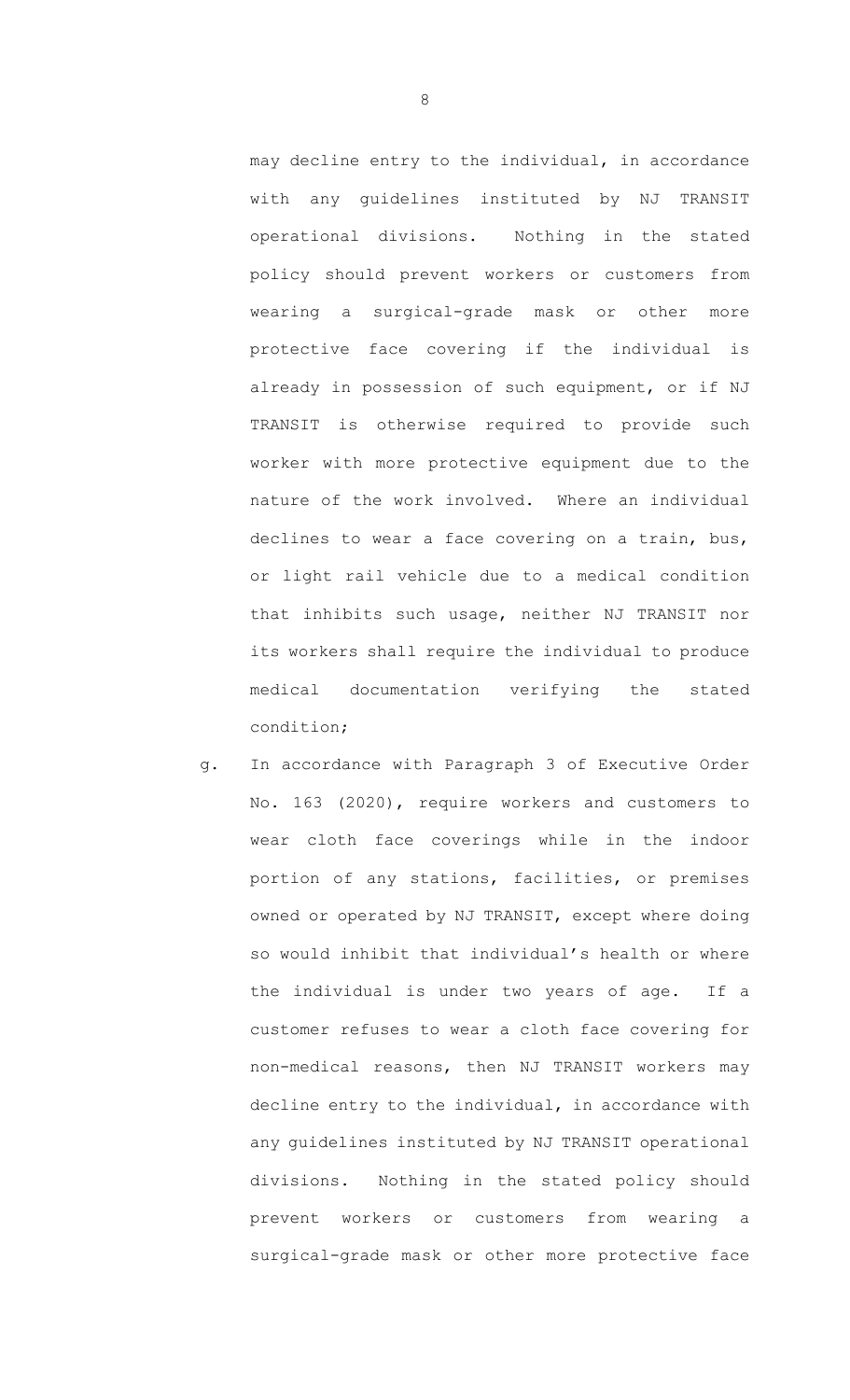covering if the individual is already in possession of such equipment, or if NJ TRANSIT is otherwise required to provide such worker with more protective equipment due to the nature of the work involved. Where an individual declines to wear a face covering in the indoor portion of any stations, facilities, or premises owned or operated by NJ TRANSIT due to a medical condition that inhibits such usage, neither NJ TRANSIT nor its workers shall require the individual to produce medical documentation verifying the stated condition;

- h. NJ Transit shall prohibit the consumption of food or beverages and smoking in trains, buses, and light rail vehicles; and
- i. In accordance with Paragraph 1 of Executive Order No. 163 (2020), when it is not practicable for individuals in the outdoor portion of any stations, facilities, or premises owned or operated by NJ TRANSIT to socially distance and keep a six-foot distance from others, excluding immediate family members, caretakers, household members, or romantic partners, consistent with Paragraph 3 of Executive Order No. 107 (2020), all individuals shall wear face coverings. This requirement shall not apply when wearing a face covering would inhibit that individual's health, and in other situations where the presence of a mask would pose a risk to the individual's safety, or where the individual is under two years of age.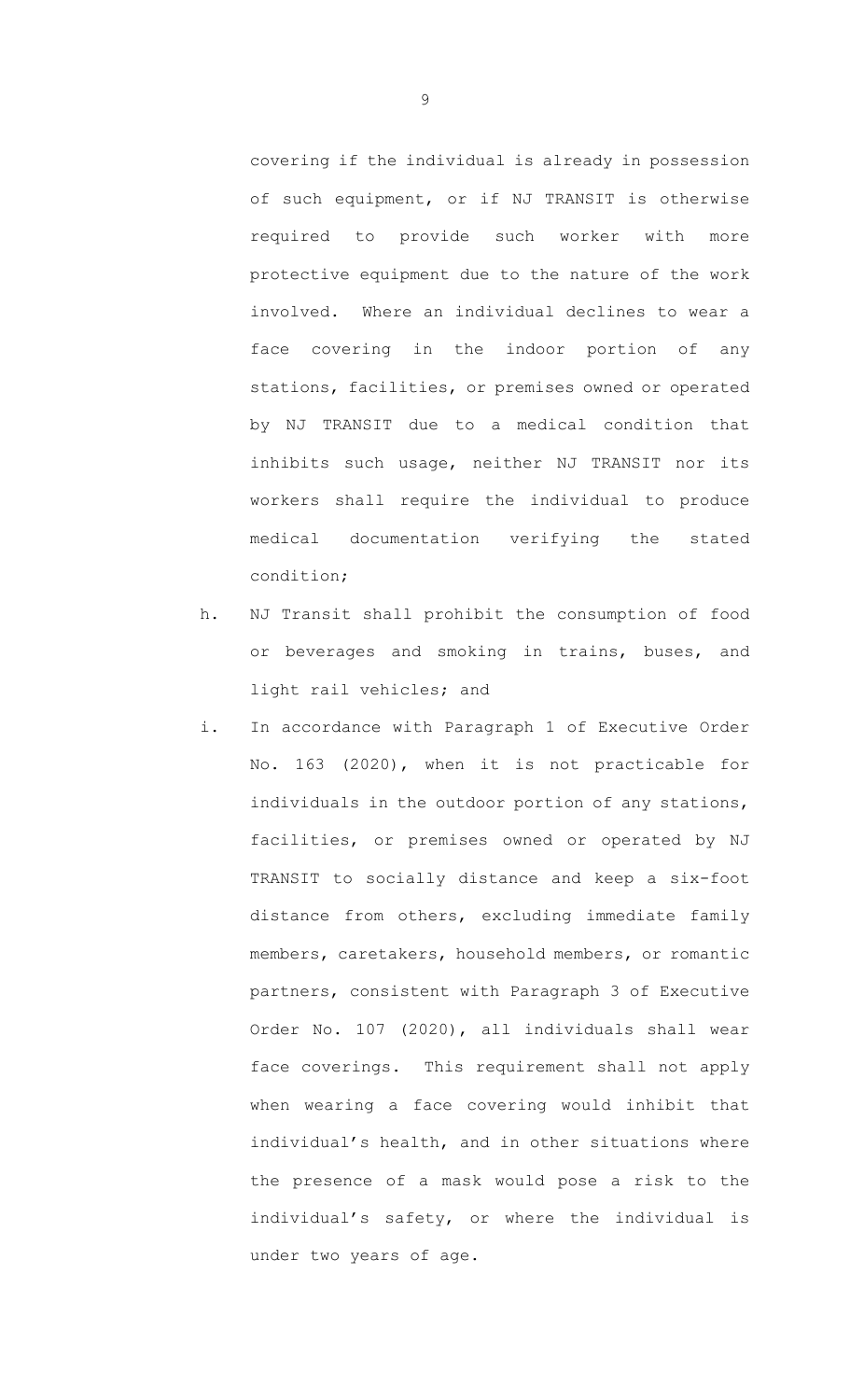2. Private Carriers may open their buses and light rail vehicles to the stated maximum seated capacity in accordance with the terms of their contracts with NJ TRANSIT and in accordance with any guidelines instituted by the Private Carriers in consultation with NJ TRANSIT operational divisions, provided that Private Carriers adopt policies that include, at minimum, the following requirements:

- a. Private Carriers shall continue to require infection control practices, such as coughing and sneezing etiquette, and proper tissue usage and disposal;
- b. Private Carriers shall continue to arrange for contactless pay options across all modes of transportation that the Private Carriers operate wherever feasible. Such policies shall, wherever possible, consider populations that do not have access to internet service;
- c. To the extent physical barriers, such as a shield guard, cannot be installed to protect bus operators from interaction with customers, Private Carriers shall continue to arrange for back door entry on buses wherever feasible, and take seats out of service near the bus operator wherever feasible to allow for proper social distancing from the bus operator;
- d. Private Carriers shall continue to place conspicuous signage throughout buses and light rail vehicles, if applicable, alerting workers and customers to the need for social distancing;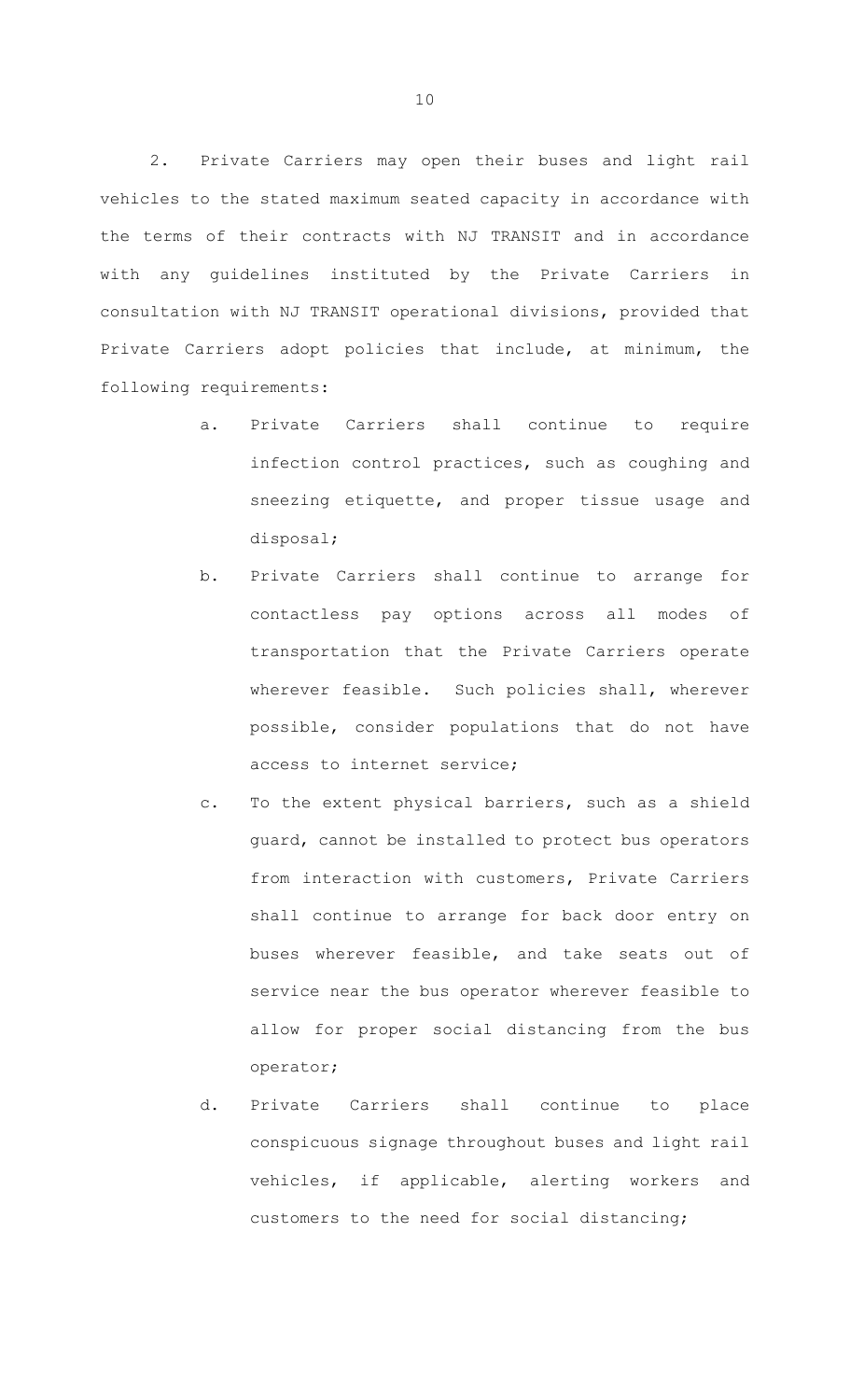e. Private Carriers shall continue to require workers and customers to wear cloth face coverings while on buses and light rail vehicles except where doing so would inhibit that individual's health or where the individual is under two years of age, and require workers to wear gloves when in contact with customers. Private Carriers must provide, at their own expense, such face coverings and gloves for their workers, to the extent supplies are available. If a customer refuses to wear a cloth face covering for non-medical reasons, then Private Carrier workers may decline entry to the individual, in accordance with any guidelines instituted by the Private Carriers in consultation with NJ TRANSIT operational divisions. Nothing in the stated policy should prevent workers or customers from wearing a surgical-grade mask or other more protective face covering if the individual is already in possession of such equipment, or if the Private Carriers are otherwise required to provide such worker with more protective equipment due to the nature of the work involved. Where an individual declines to wear a face covering on a bus or light rail vehicle due to a medical condition that inhibits such usage, neither Private Carriers nor any of their workers shall require the individual to produce medical documentation verifying the stated condition;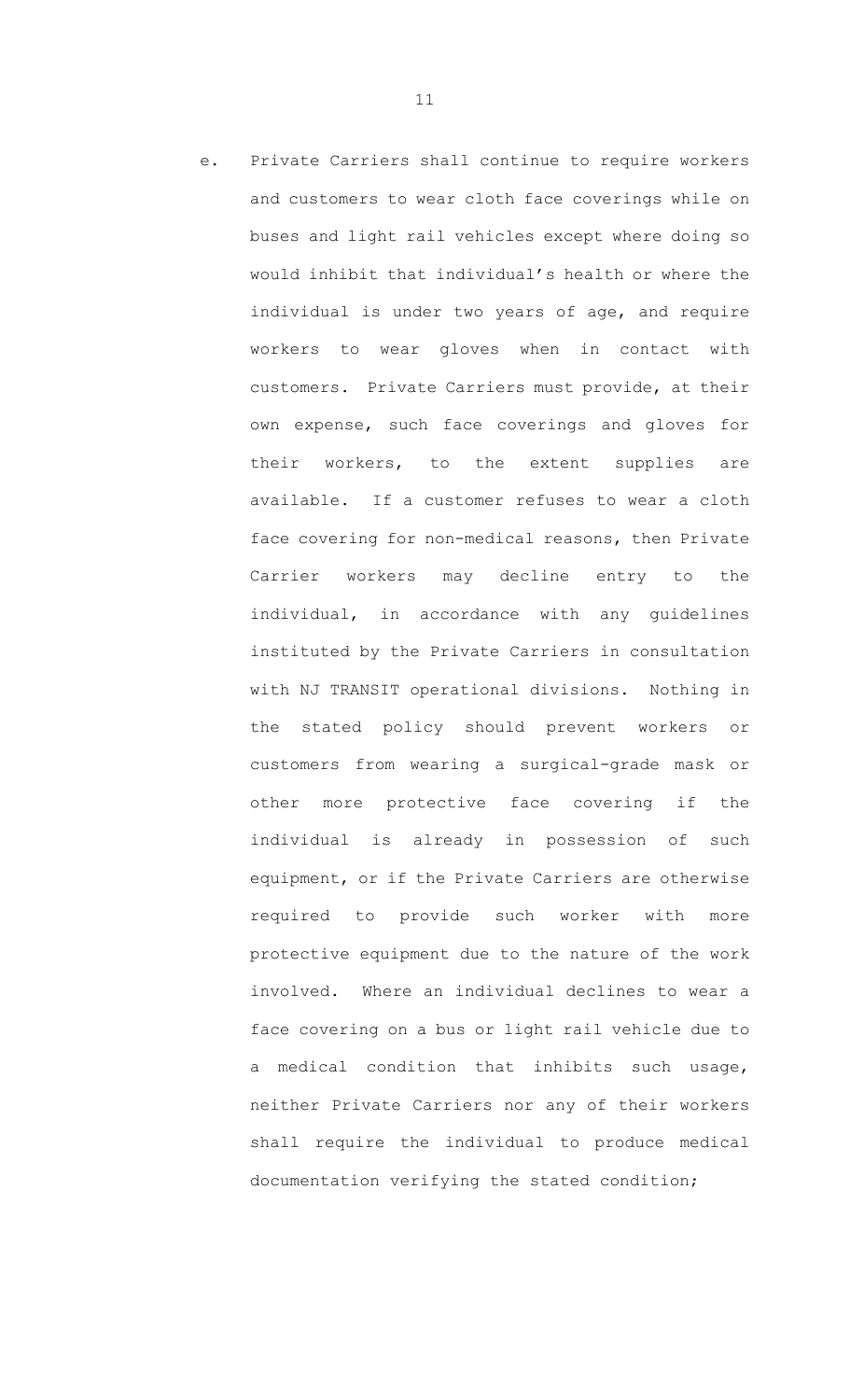- f. In accordance with Paragraph 3 of Executive Order No. 163 (2020), require workers and customers to wear cloth face coverings while in the indoor portion of any stations, facilities, or premises owned or operated by Private Carriers, except where doing so would inhibit that individual's health or where the individual is under two years of age. If a customer refuses to wear a cloth face covering for non-medical reasons, then Private Carrier workers may decline entry to the individual, in accordance with any guidelines instituted by Private Carriers in consultation with NJ TRANSIT operational divisions. Nothing in the stated policy should prevent workers or customers from wearing a surgical-grade mask or other more protective face covering if the individual is already in possession of such equipment, or if Private Carriers are otherwise required to provide such worker with more protective equipment due to the nature of the work involved. Where an individual declines to wear a face covering in the indoor portion of any stations, facilities, or premises owned or operated by Private Carriers due to a medical condition that inhibits such usage, neither Private Carriers nor any of their workers shall require the individual to produce medical documentation verifying the stated condition;
- g. Private Carriers shall prohibit consumption of food or beverages and smoking in buses and light rail vehicles; and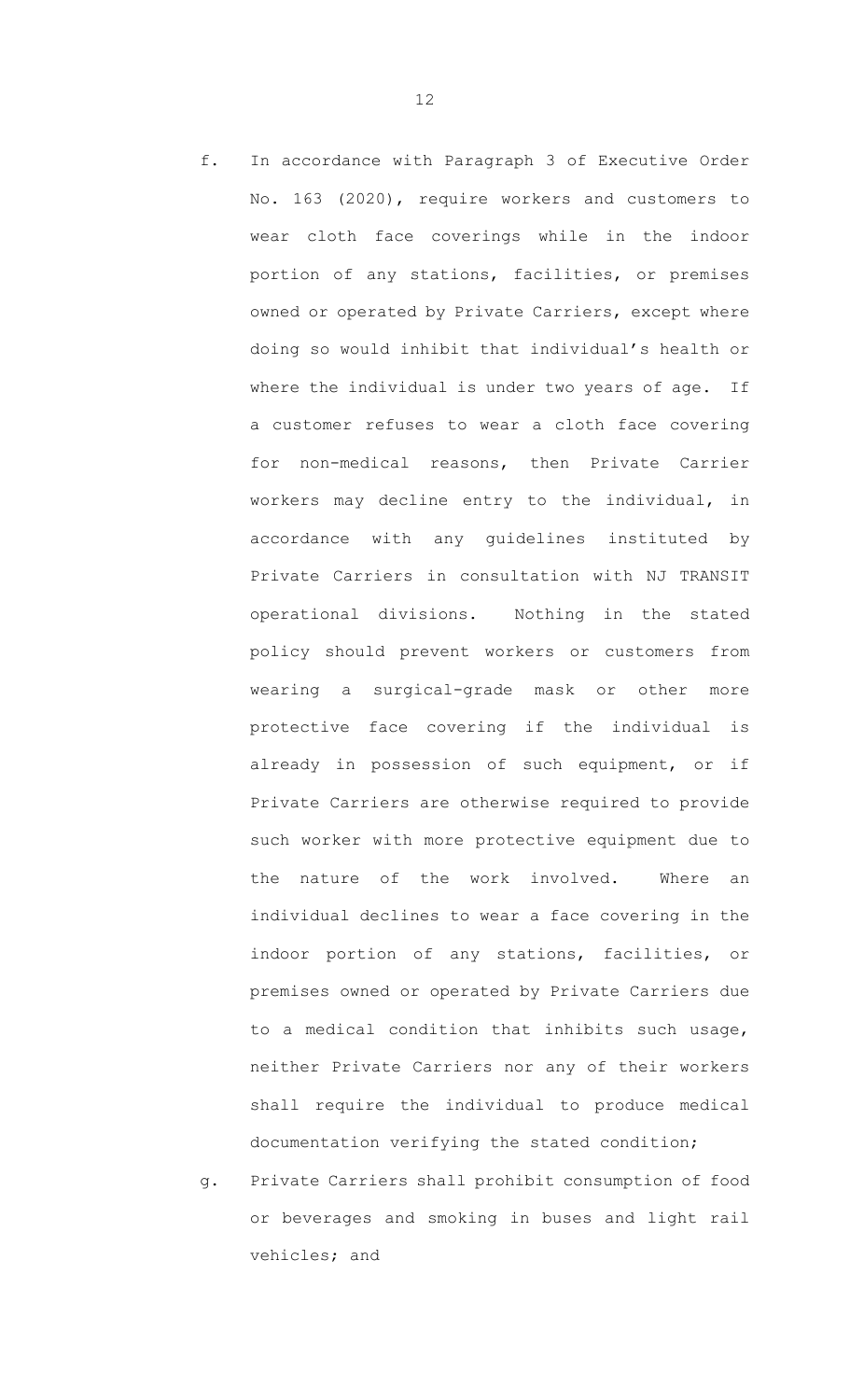h. In accordance with Paragraph 1 of Executive Order No. 163 (2020), when it is not practicable for individuals in the outdoor portion of any stations, facilities, or premises owned or operated by Private Carriers to socially distance and keep a six-foot distance from others, excluding immediate family members, caretakers, household members, or romantic partners, consistent with Paragraph 3 of Executive Order No. 107 (2020), all individuals shall wear face coverings. This requirement shall not apply when wearing a face covering would inhibit that individual's health, and in other situations where the presence of a mask would pose a risk to the individual's safety, or where the individual is under two years of age.

3. Unaffiliated Private Carriers may open their buses to the stated maximum seated capacity, in accordance with any guidelines instituted by the Unaffiliated Private Carriers, provided that Unaffiliated Private Carriers adopt policies that include, at minimum, the following requirements:

- a. Unaffiliated Private Carriers shall continue to require infection control practices, such as regular hand washing, coughing and sneezing etiquette, and proper tissue usage and disposal;
- b. Unaffiliated Private Carriers shall continue to arrange for contactless pay options across all modes of transportation that the Unaffiliated Private Carriers operate wherever feasible. Such policies shall, wherever possible, consider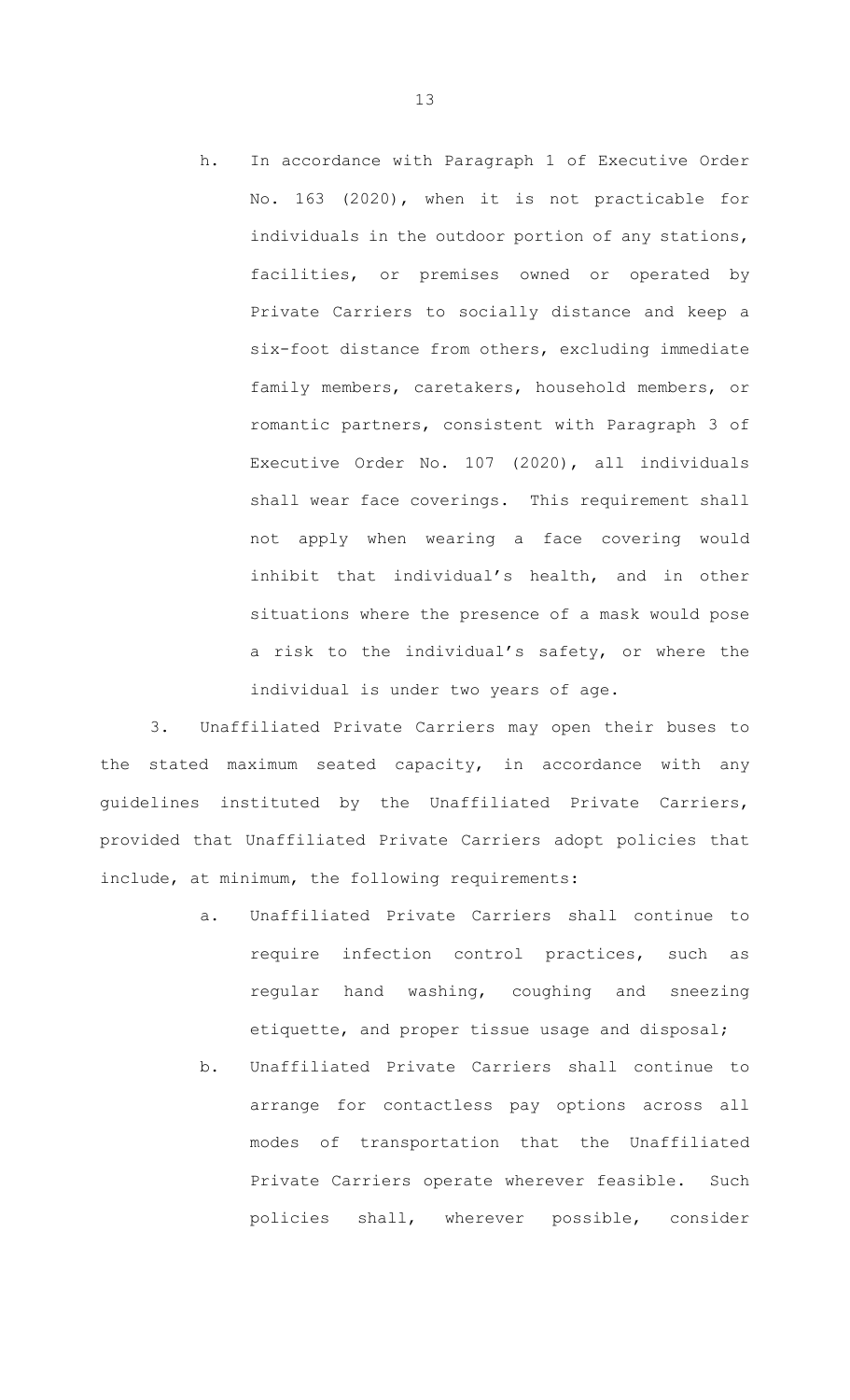populations that do not have access to internet service;

- c. To the extent physical barriers, such as a shield guard, cannot be installed protecting bus operators from interaction with customers, Unaffiliated Private Carriers shall continue to arrange for back door entry on buses wherever feasible, and take seats out of service near the bus operator wherever feasible to allow for proper social distancing from the bus operator;
- d. Unaffiliated Private Carriers shall continue to place conspicuous signage throughout buses, if applicable, alerting workers and customers to the need for social distancing;
- e. Unaffiliated Private Carriers shall continue to require workers and customers to wear cloth face coverings while on buses except where doing so would inhibit that individual's health or where the individual is under two years of age, and require workers to wear gloves when in contact with customers. Unaffiliated Private Carriers must provide, at their own expense, such face coverings and gloves for their workers, to the extent supplies are available. If a customer refuses to wear a cloth face covering for non-medical reasons, then Unaffiliated Private Carrier workers may decline entry to the individual, in accordance with any guidelines instituted by the Unaffiliated Private Carriers. Nothing in the stated policy should prevent workers or customers from wearing a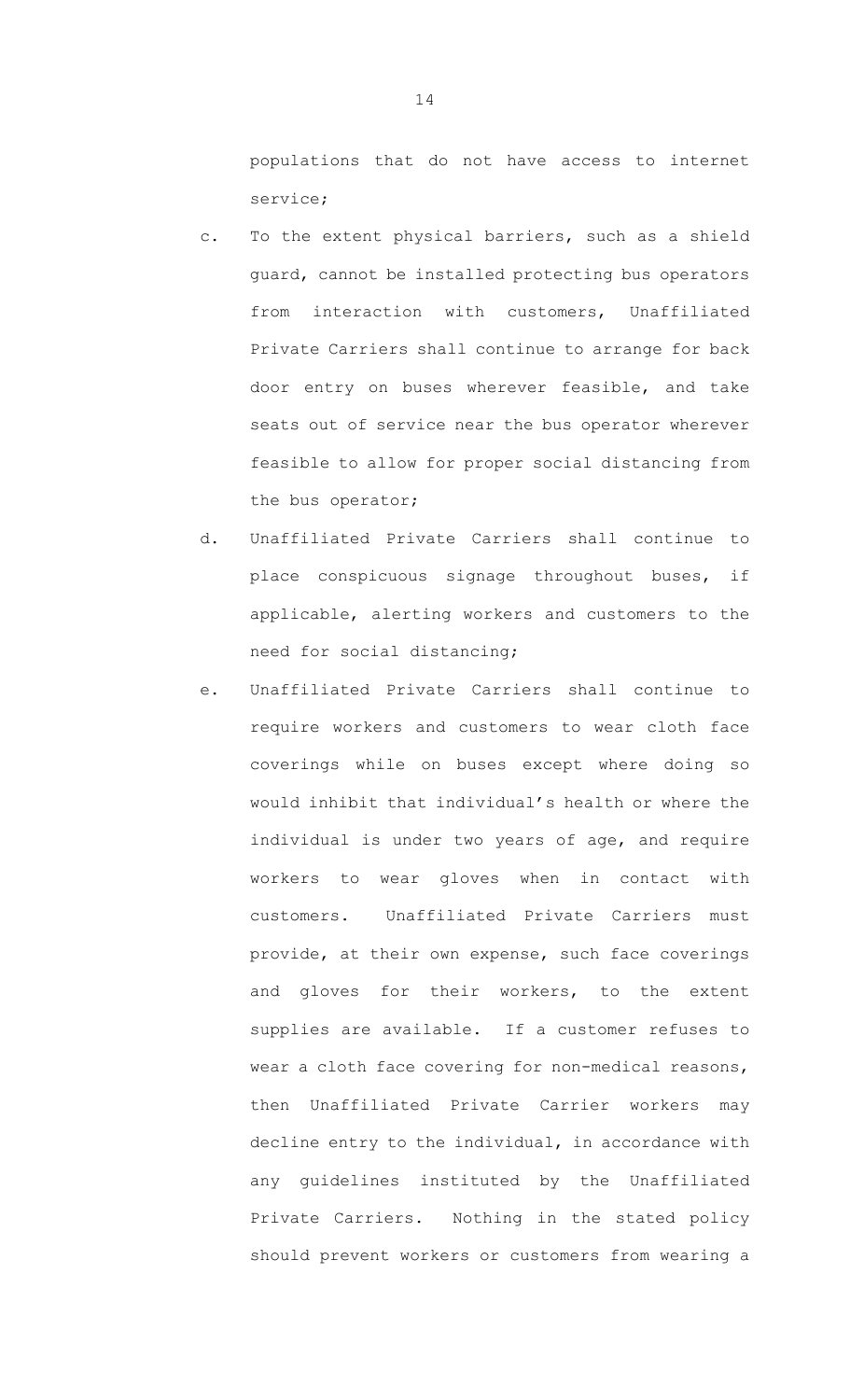surgical-grade mask or other more protective face covering if the individual is already in possession of such equipment, or if the Unaffiliated Private Carriers are otherwise required to provide such worker with more protective equipment due to the nature of the work involved. Where an individual declines to wear a face covering on a bus due to a medical condition that inhibits such usage, neither Unaffiliated Private Carriers nor any of their workers shall require the individual to produce medical documentation verifying the stated condition;

f. In accordance with Paragraph 3 of Executive Order No. 163 (2020), require workers and customers to wear cloth face coverings while in the indoor portion of any stations, facilities, or premises owned or operated by Unaffiliated Private Carriers, except where doing so would inhibit that individual's health or where the individual is under two years of age. If a customer refuses to wear a cloth face covering for non-medical reasons, then Unaffiliated Private Carrier workers may decline entry to the individual, in accordance with any guidelines instituted by the Unaffiliated Private Carriers. Nothing in the stated policy should prevent workers or customers from wearing a surgical-grade mask or other more protective face covering if the individual is already in possession of such equipment, or if Unaffiliated Private Carriers are otherwise required to provide such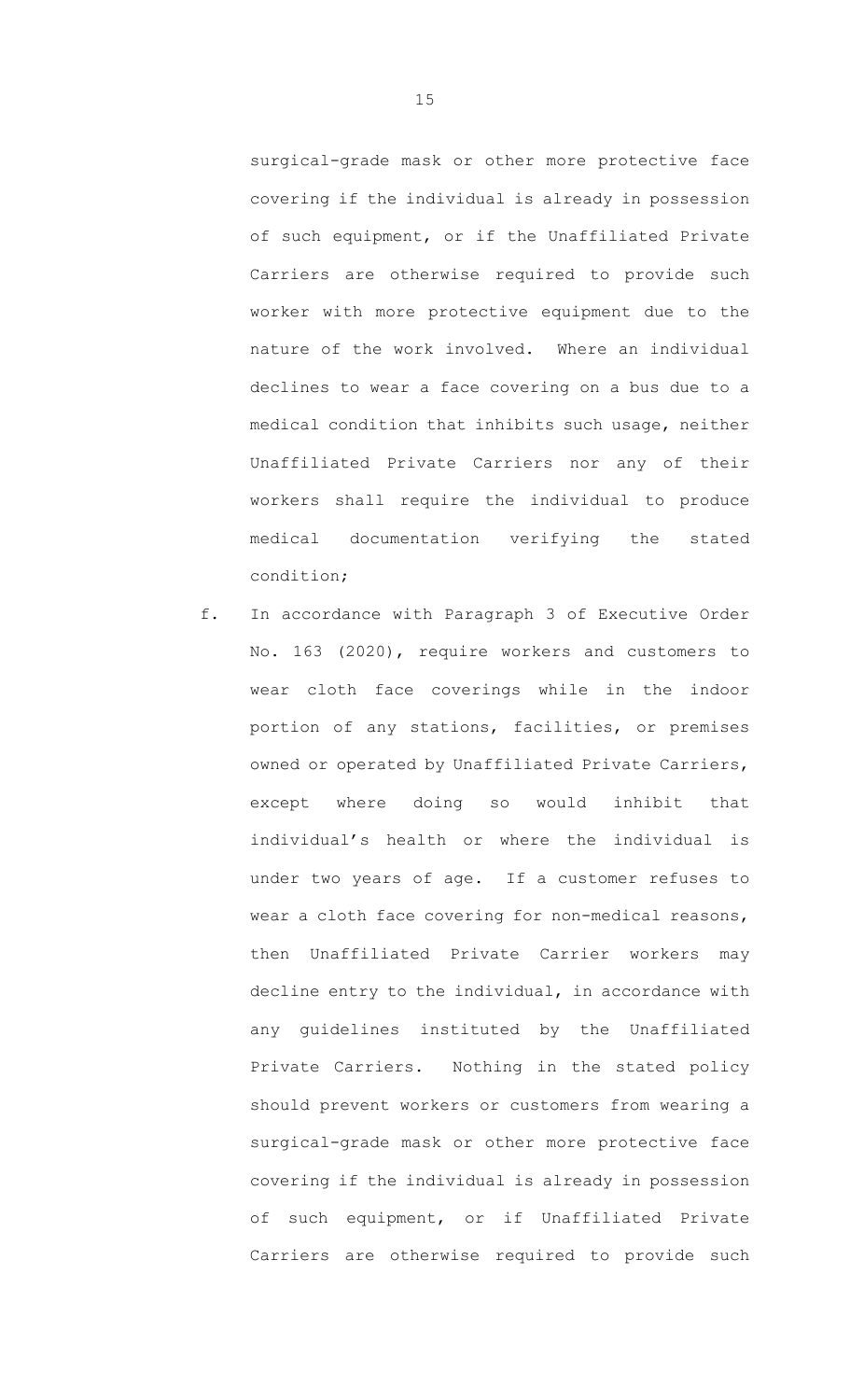worker with more protective equipment due to the nature of the work involved. Where an individual declines to wear a face covering in the indoor portion of any stations, facilities, or premises owned or operated by Unaffiliated Private Carriers due to a medical condition that inhibits such usage, neither Unaffiliated Private Carriers nor any of their workers shall require the individual to produce medicandal documentation verifying the stated condition;

- g. Unaffiliated Private Carriers shall prohibit the consumption of food or beverage and smoking on buses; and
- h. In accordance with Paragraph 1 of Executive Order No. 163 (2020), when it is not practicable for individuals in the outdoor portion of any stations, facilities, or premises owned or operated by Unaffiliated Private Carriers to socially distance and keep a six-foot distance from others, excluding immediate family members, caretakers, household members, or romantic partners, consistent with Paragraph 3 of Executive Order No. 107 (2020), all individuals shall wear face coverings. This requirement shall not apply when wearing a face covering would inhibit that individual's health, and in other situations where the presence of a mask would pose a risk to the individual's safety, or where the individual is under two years of age.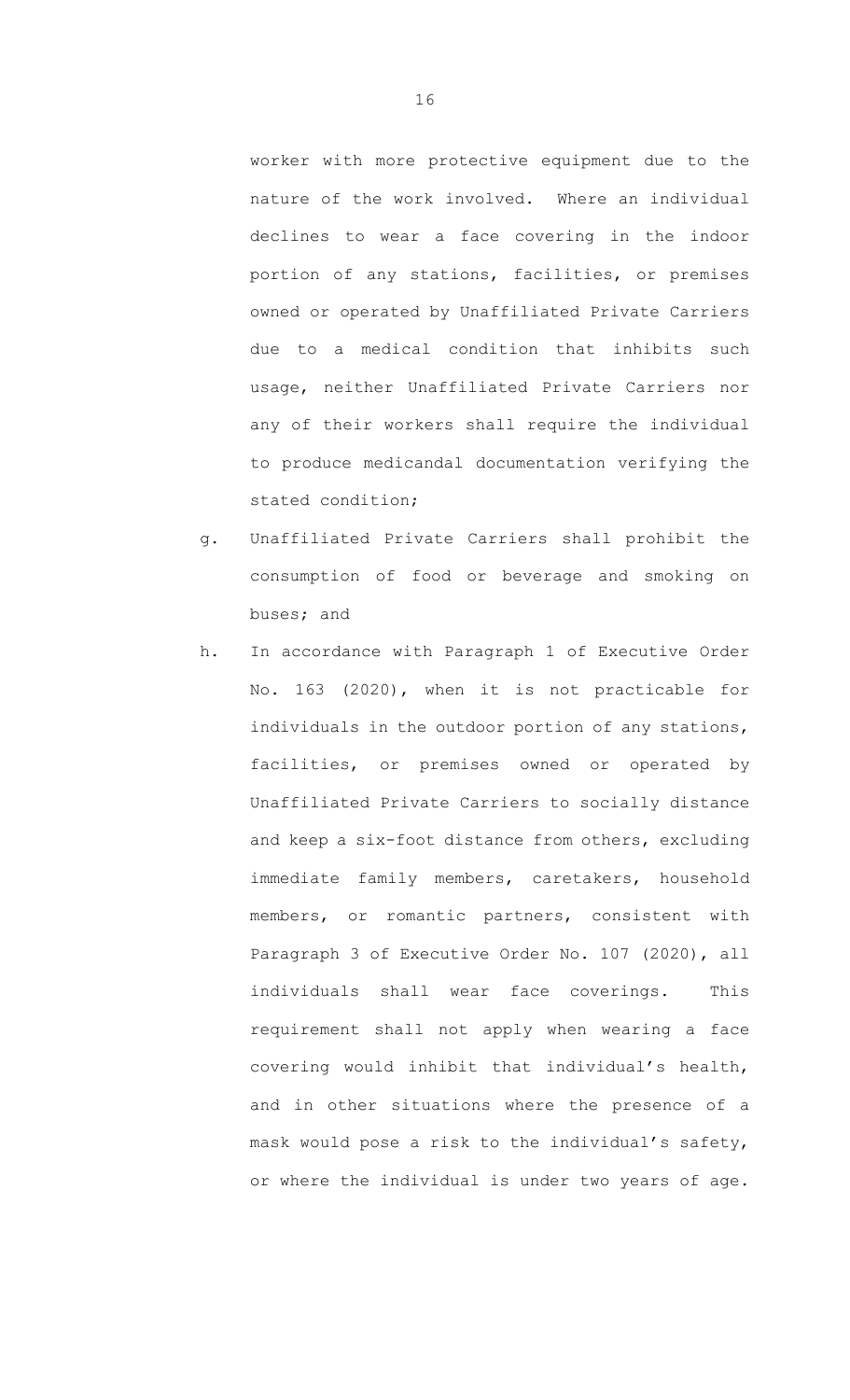4. Paratransit Private Carriers may open their Access Link vehicles to the stated maximum seated capacity in accordance with the terms of their contracts with NJ TRANSIT, and in accordance with any guidelines instituted by the Paratransit Private Carriers in consultation with NJ TRANSIT operational divisions, provided that Paratransit Private Carriers adopt policies that include, at minimum, the following requirements:

- a. Paratransit Private Carriers shall continue to require infection control practices, such as coughing and sneezing etiquette, and proper tissue usage and disposal;
- b. Paratransit Private Carriers shall continue to arrange for contactless pay options, including EZ Wallet, across all modes of transportation that the Paratransit Private Carriers operate wherever feasible. Such policies shall, wherever possible, consider populations that do not have access to internet service;
- c. Paratransit Private Carriers shall continue to place conspicuous signage throughout Access Link vehicles, if applicable, alerting workers and customers to the need for social distancing;
- d. Paratransit Private Carriers shall continue to require workers and customers to wear cloth face coverings while on all Access Link vehicles except where doing so would inhibit that individual's health or where the individual is under two years of age, and require workers to wear gloves when in contact with customers. Paratransit Private Carriers must provide, at their own expense, such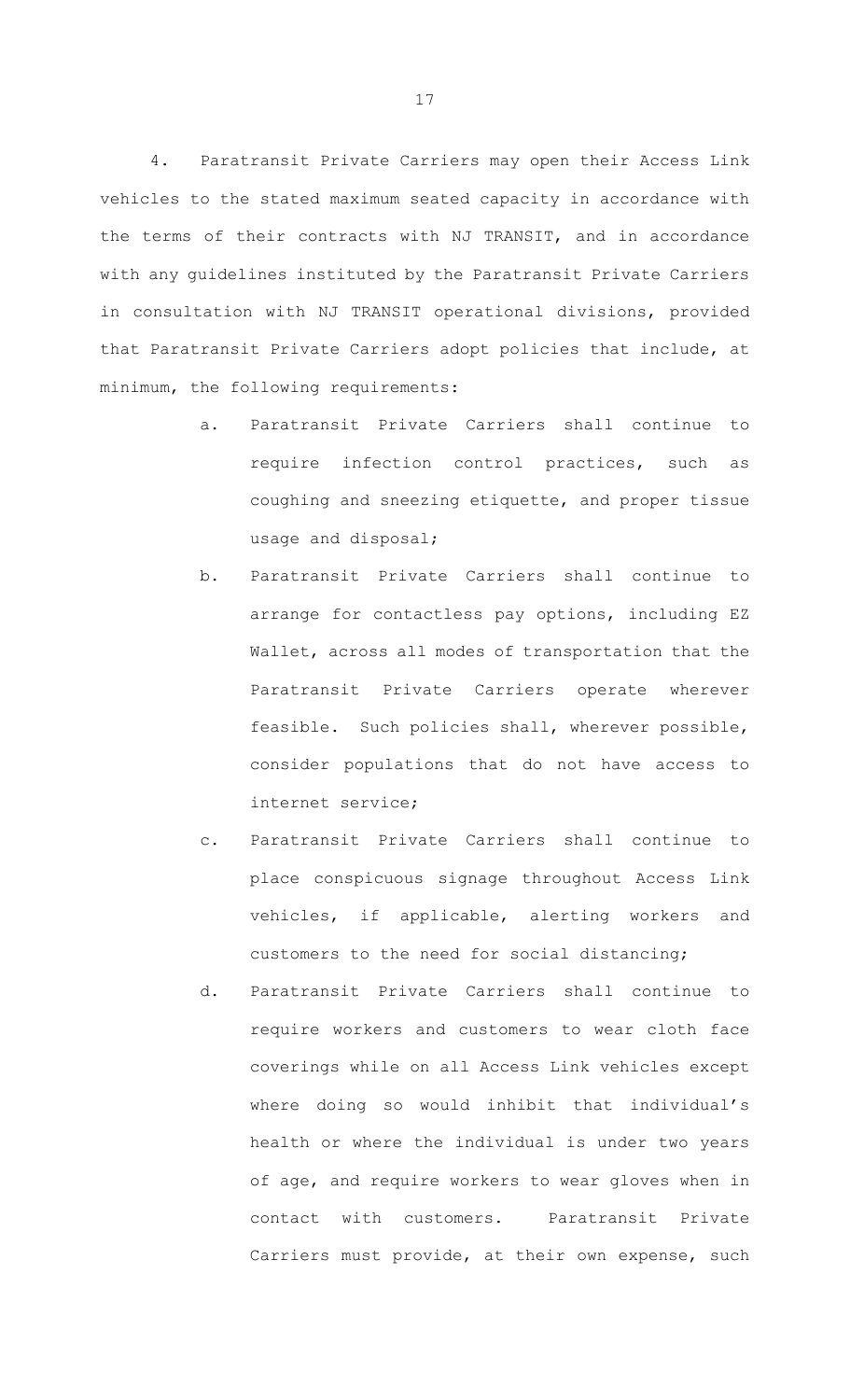face coverings and gloves for their workers, to the extent supplies are available. If a customer refuses to wear a cloth face covering for non-medical reasons, then Paratransit Private Carriers may decline entry to the individual, in accordance with any guidelines instituted by the Paratransit Private Carriers in consultation with NJ TRANSIT operational divisions. Nothing in the stated policy should prevent workers or customers from wearing a surgical-grade mask or other more protective face covering if the individual is already in possession of such equipment, or if the Paratransit Private Carriers are otherwise required to provide such worker with more protective equipment due to the nature of the work involved. Where an individual declines to wear a face covering on an Access Link vehicle due to a medical condition that inhibits such usage, neither Paratransit Private Carriers nor any of their workers shall require the individual to produce medical documentation verifying the stated condition; and

e. Paratransit Private Carriers shall prohibit the consumption of food or beverages and smoking on Access Link vehicles.

5. Employer Provided Transportation Services may operate their vehicles, up to the stated seated maximum capacity, provided that these entities adopt policies that include, at minimum, the following requirements: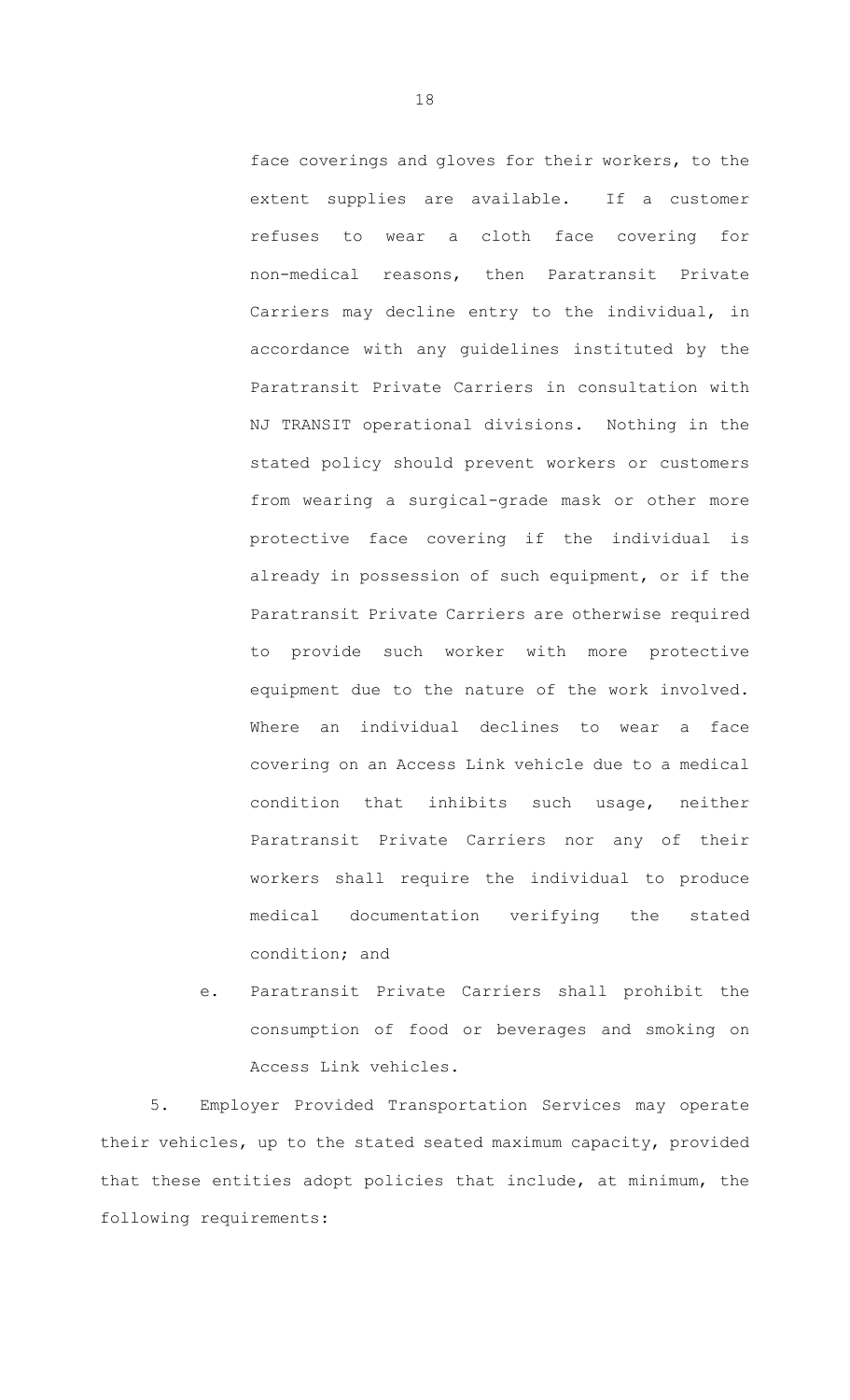- a. Require infection control practices, such as coughing and sneezing etiquette, and proper tissue usage and disposal;
- b. Place conspicuous signage throughout vehicles, if applicable, alerting workers and customers to the need for social distancing;
- c. Require workers to wear cloth face coverings while on all vehicles except where doing so would inhibit that individual's health or where the individual is under two years of age, and require drivers to wear gloves when in contact with workers. These employers must provide, at their own expense, such face coverings and gloves for their drivers and workers, to the extent supplies are available. If a worker refuses to wear a cloth face covering for non-medical reasons, then these employers may decline entry to the individual, in accordance with any guidelines instituted by these employers that provide such transportation services. Nothing in the stated policy should prevent workers from wearing a surgical-grade mask or other more protective face covering if the individual is already in possession of such equipment, or if these employers are otherwise required to provide such worker with more protective equipment due to the nature of the work involved. Where an individual declines to wear a face covering on Employer Provided Transportation Service vehicles due to a medical condition that inhibits such usage, neither these employers nor any of their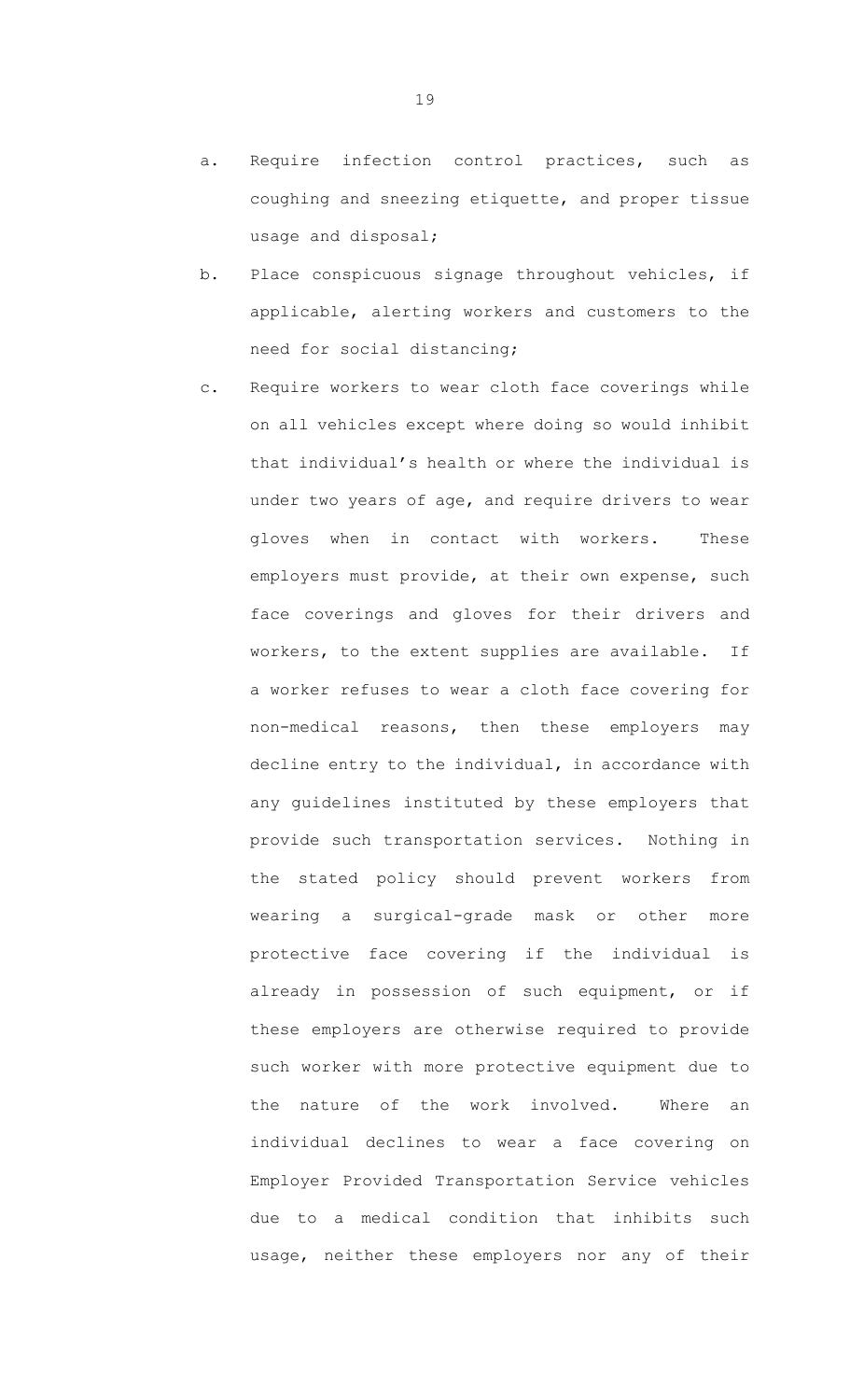drivers shall require the individual to produce medical documentation verifying the stated condition; and

d. Employer Provided Transportation Services shall prohibit the consumption of food or beverages and smoking on their vehicles.

6. Individuals who ride public transportation should abide by best social distancing practices, including making all efforts to stand or sit six feet away from other riders where practicable and frequently using sanitizing products. Paragraph 4 of Executive Order No. 107 (2020) is hereby superseded.

7. The State Director of Emergency Management, who is the Superintendent of State Police, shall have the discretion to make additions, amendments, clarifications, exceptions, and exclusions to the terms of this Order.

8. It shall be the duty of every person or entity in this State or doing business in this State and of the members of the governing body and every official, employee, or agent of every political subdivision in this State and of each member of all other governmental bodies, agencies, and authorities in this State of any nature whatsoever, to cooperate fully in all matters concerning this Order, and to cooperate fully with Administrative Orders issued pursuant to this Order.

9. No municipality, county, or any other agency or political subdivision of this State shall enact or enforce any order, rule, regulation, ordinance, or resolution which will or might in any way conflict with any of the provisions of this Order, or with any of the provisions of any subsequent Administrative Orders adopted pursuant to this Order, or which will or might in